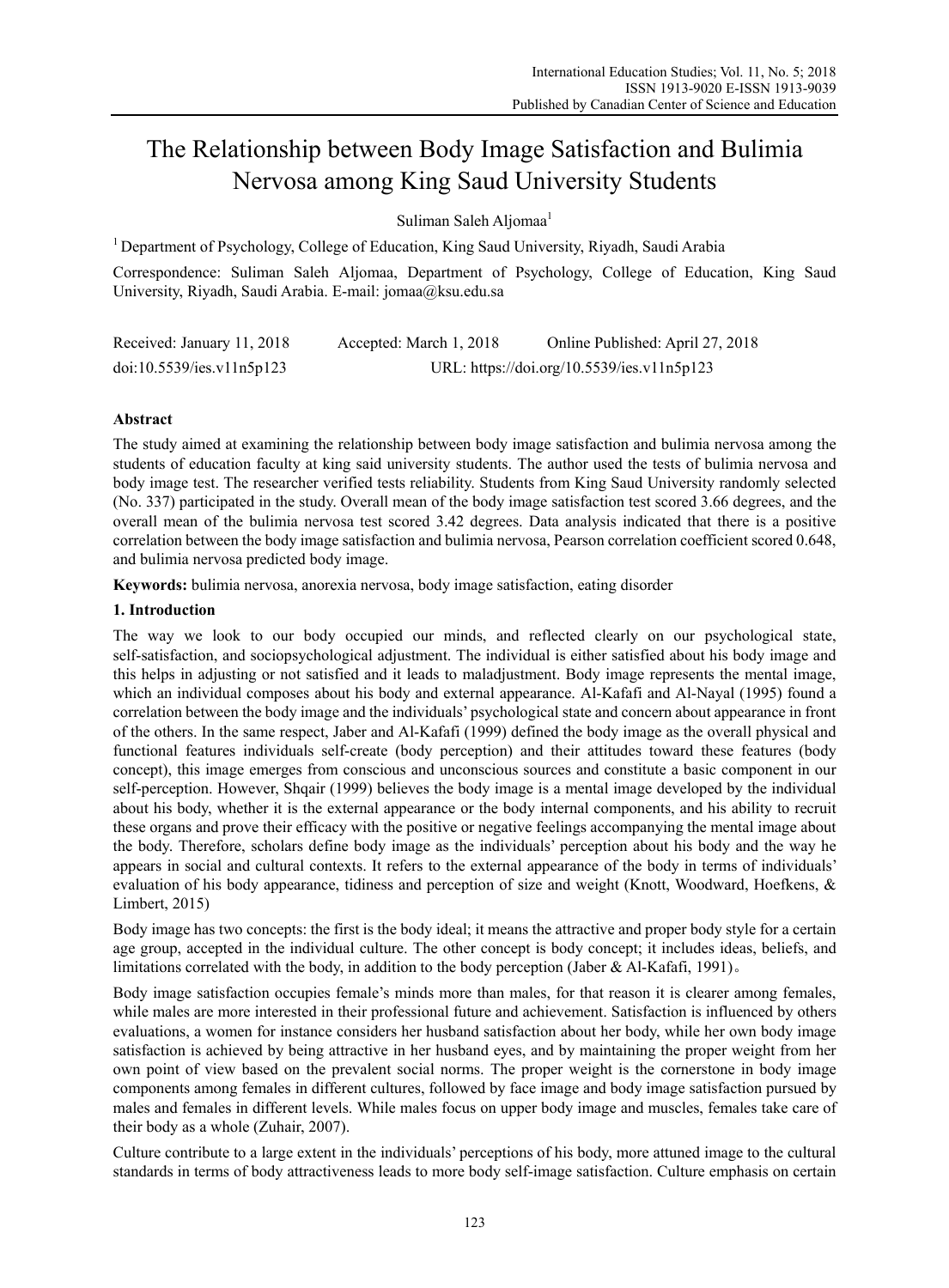body dimensions vary. Certain cultures emphasize the length of the body and parts size among males and females, these features are signs of strength and dignity. Other cultures emphasize the physical health. However, most cultures favor weight and size over the standard among males compared to less than the standard among females. In this case, males' body image satisfaction scores more if the body weight and size is over the standard while females body image satisfaction scores more if their weight and size is below the standard.

Psychologically body image among female adolescents correlates with anorexia nervosa; its symptoms include poor appetite, severe weight loss, and weakness. Scientists believe that body image among them is characterized by distortion and disorder. On the other hand, bulimia nervosa correlated largely with the body image (Masha'el, 2010). Females consume lots of food and drinks; depression follows, anxiety, and hypochondriacally neurosis because their obesity leads to body image distortion. (Koff, Stabbs, & Redam, 1990; Poulsen et al., 2014)

Many theories explained anorexia nervosa, The biological theory advocates found that the first kens of anorexia nervosa patients (degree 1) are more likely to be have bulimia nervosa, Anorexia nervosa patients affect closed relatives up to eight times compared with individuals other than relatives (Shqair, 1999). The prevalence of the disorder of an infected family member with his brothers and sisters or twins percentage scored (6-10%) compared to (1-2%) with nonrelatives (Dosoqi, 2006; Othman, 2001).

Anorexia nervosa organic reasons include:

- 1) Chemistry disorders, such as hormonal disorders (genetic or caused by thyroid gland enlargement) that affects the metabolism.
- 2) Brain cell damage, especially the cells responsible for hunger and fullness feelings (hypothalamus), when this region is damaged the patient does not feel full and consumes more food leading to an increase in his weight. Brain tumor patients and brain damage patients in the hypothalamus region increase their weight.
- 3) Taking Antidepressant and antihistamine medications may increase appetite and leads to hyperthyroidism.

Few studies supported the assumption that bulimia nervosa patients show deficiency in the serotonin activity. While other studies found no significant differences in the serotonin activity between bulimia nervosa patients and the control groups (Othman, 2001). Anemia, diabetes, pregnancy convulsions, placenta infarction, birth heart problems, and birth problems correlates with bulimia nervosa.

A study published in 198) in the British medical journal (cited by Ahmad, 2013) indicated that (6-10%) of the bulimia nervosa female sisters patients that have the same genetic factors increased between identical twins. Hormonal disorders were responsible for the hypothalamus disorders that precede the weight loss in 20% of the patients.

Frustration releases occur according to the psychoanalysis theory by eating lots of food. The theory attributes excessive eating to the individuals' exposure to internal and external conflict, so bulimia becomes the way to express aggression because of depressed feeling. (Al-Omar & Al-Dghaim, 2007)

The striking study of Koff, Rierdan, and Stubbs (1991) explored the correlation between body image and the self-concept among American 9<sup>th</sup> grad (male and female) students (No. 169). The researchers utilized the self-concept and body image tests. Data analysis illustrated that females body image concept is different from males, males were more positive in their self-perceived body image compared to females as was assumed. Contrary to expectations, the correlation between body image and self-concept differences attributed to gender were not functional, nevertheless the correlation scores were higher among males compared to females.

Straeter (2003) studied the correlation between body image and bulimia nervosa. Participants (57 female undergraduate) allocated to two groups based on the body image test: positive body image and negative body image completed the body image test. The participants of the negative body image had some properties that made them venerable to eating disorders.

Trautmann, Worthy, and Lokken (2007) confirmed that the individuals' satisfaction of his overall body degree is a key factor and an indicator in forming the body image, self-concept and self-confidence. People often compare their body with the body ideal found in the society. Females are less satisfied about their bodies and more interested in their figures compared with males. They also studied the correlation between body image and bulimia nervosa. The result was, unsatisfied body image females compared to males, they are also more self-criticizers.

Zuhair (2007) studied the sources of adolescents' body image and its correlation with some demographical variables. The participants were selected from the seventh, eighth and Eleventh grades total number of the participants (208) students. The variables of gender, ideal weight parents, and family attitudes correlated and influenced the body image degree; females' body image scores were higher than males' scores. Younger male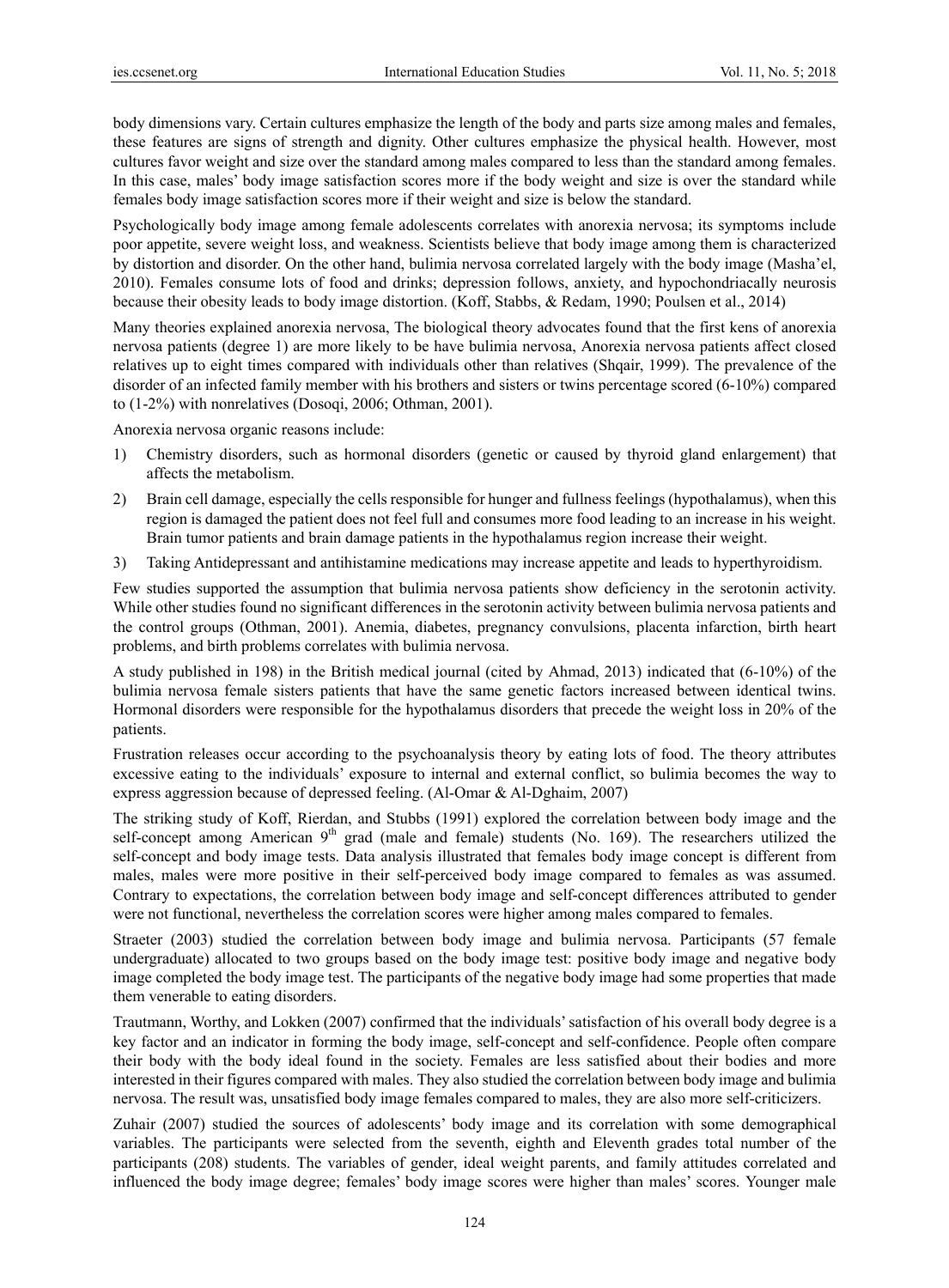students were less satisfied about their body image while the same category of female students were more positive and body image satisfied, partners and media had a negative impact on the students body image. The researcher found a positive correlation between the academic achievement and the body image evaluation as a whole, and in favor of the higher achievers. The size of the body was the most correlated followed by media and length of the body. Finally, peers influenced female students more compared with males.

Al-Shoqran (2009) investigated the correlation between body image and eating disorders among a selected group of adolescents (No. 408) from Ramtha- Jordan. The satisfaction degree scored averaged and the level of eating disorders was low. The researcher found functional correlations between the level of eating disorders and body image satisfaction.

Masha'el (2010) investigated females' body image correlation with depression, social anxiety, and self-appreciation. Females participating in the study (No. 638) showed a correlation between perceived body image satisfaction degree and self-appreciation.

In a similar respect, Melhem (2012) investigated the effect of eating disorders, social anxiety, and obsessive-compulsive disorder correlation with body image satisfaction among a group of adolescents from Jordan. Social anxiety, eating disorders, and obsessive-compulsive disorder influenced the level of body image satisfaction. The researcher found that body image significant differences attributed to gender.

As-Sa'edi, Sheerah, Al-Ayoubi, Tajaddin, and Habeeb (2013) investigated body image satisfaction among medicine students at Taibah University in Madinah, KSA. The students (No. 242) were not satisfied about their body image, the dissatisfaction correlated with the body mass index, the students desired to be thinner. Family, friends, social view, and feelings body parts imbalance affected body image satisfaction.

Smink et al. (2016) investigated bulimia nervosa and its correlation with anorexia nervosa. The purpose was to study changes in eating disorder occurrence in Netherlands during 1985-1989, 1995-1999, and 2005-2009. The rates of overall bulimia nervosa patients decreased in the last three decades, (from 8.6 for every 100000 in 1985-1989 to 6.1 in 1995-1999 to 3.2 in 2005-2009).

In the same respect, Molbert et al. (2017) investigated the body image correlation with bulimia nervosa. Participants (926) body image correlated with bulimia nervosa, which in turn predicted body image.

Franko et al. (2018) conducted a longitudinal study to investigate predictions of eating disorder for 22 years. Two hundred twenty eight females participated in the study from those one hundred and sixty seven stayed a life of which 100 were diagnosed with anorexia nervosa and the rest were diagnosed with bulimia nervosa, after 20-25 years and were interviewed for a second time to assess the change and patients recovery. The researcher diagnosed the students with deep depression after 22 years.

The previous studies investigated body image or bulimia nervosa with different populations, sample size, and results. The variables studies varied such as social anxiety, compulsive disorder, and self-concept. Body image and compulsive disorder correlation was investigated by Molbert at al. (2017); Trautmann, Worthy, and Lokken (2007) and Straeter (2003) in foreign societies. Scarcity of studies on Arab environment motivated the author to conduct the current study.

# *1.1 Study Problem*

The bulimia nervosa is the relationship between the individuals' psychological state and a whelming desire to eat or not to eat; this relationship is not new, and known for a long time. The desire to eat is a way to express nervousness and disorder. Scientists termed bulimia nervosa a psychometric disorder before the DSM-IIIR emergence in (1987), then DSM-IV emerged in (1994) followed by Diagnostic and Statistical Manual of Mental Disorders (DSM-IV-TR) and gave bulimia nervosa a separate category including bulimia nervosa, anorexia nervosa, and other unclassified eating disorders.

Body image is an important psychological manifestation that negatively affects individuals' life, the exposure to unusual circumstances or illnesses such as bulimia nervosa causes a disorder of body image. Body image is the mental image an individual forms about his or her body, whether it is the external appearance or the body internal components, and his ability to recruit these organs and prove their efficacy with the positive or negative feelings accompanying the mental image about the body.

Food eating influences human behavior, muscular and mental activity, it also influence the psychological and physical state. The modern society became obsessed with the body mass, fears obesity and its health complications, because of medical and food awareness, and because heart diseases spread, common cycosomatic diseases and cardiac complications (Al-Shoqran, 2009).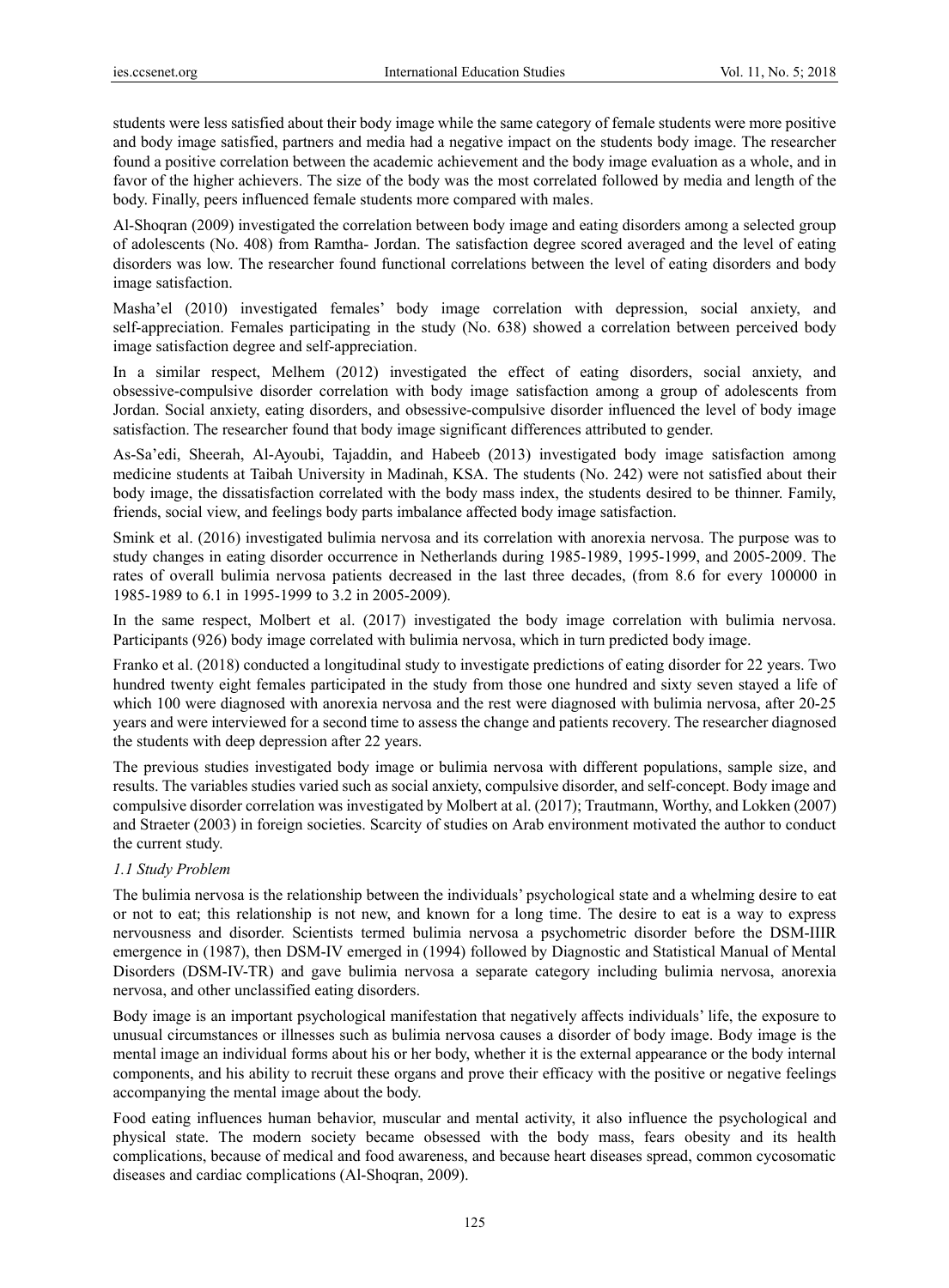The study attempted to investigate the correlation between body image satisfaction and bulimia nervosa by answering the following questions:

- 1) What is the level of body self-image satisfaction among the students of the education faculty at King Saud University?
- 2) What is the level of bulimia nervosa among the students of the education faculty at King Saud University?
- 3) Is there a functional correlation between body image satisfaction and bulimia nervosa?
- 4) Is body image predictable by bulimia nervosa?

## *1.2 Study Importance*

The study investigated an important topic in shaping a healthy identity, and helping in sociopsychological adjustment with the surrounding. It examined the correlation between body image and bulimia nervosa and recommended of healthy diets. Investigating the correlation between body image and bulimia nervosa may help individuals interested in this domain to lay sound foundations to prevent obesity and correlated health and psychological diseases.

## *1.3 Study Goals*

The study aims at:

- 1) Identifying the level of body self-image satisfaction among the students of the education faculty at King Saud University.
- 2) Identifying the level of bulimia nervosa among the students of the education faculty at King Saud University.
- 3) Investigating the correlation between body image satisfaction and bulimia nervosa.
- 4) Investigating the predictability between body image satisfaction and bulimia nervosa.

#### *1.4 Procedural Definitions*

Body Image is defined as the overall physical and functional features individuals self-create (body perception) and their attitudes toward these features (body concept), this image emerges from conscious and unconscious sources and compose a basic component in our self-perception (Melhem, 2012) procedurally it is the degree obtained on the body image test.

Eating Disorders, is the extreme attitudes and behaviors concerned with eating and weight, it comes in two types: bulimia nervosa and anorexia nervosa and it reflects psychological and physiological problems that may have dangerous and damaging effects on its patients (Al-Zaghaleel, 2009). Procedurally it is the degree obtained on eating disorder test.

#### *1.5 Study Limitations*

Generalizing the outcomes of the current study is inhibited by the tests (eating disorder and body image satisfaction) psychometric properties and implementation duration. Therefore, results are valid to generalize on similar contexts.

## **2. Methodology**

A descriptive correlative approach is used in the study.

#### *2.1 Study Sample*

Male and female students from the faculty of education at King Saud University enrolled in the academic year 2015-2016 participated in the study. Participants overall number was 337 students.

## *2.2 Instruments of the Study*

The study used the tests of body image satisfaction and eating disorders.

## 2.2.1 Bulimia Nervosa Test

The researcher adopted the bulimia nervosa test designed by Shqair (1999). The test included 24 items, the student selects based on his certainty degree the answer from the statements in front of each item (Yes, more or less and no).

Content Validity: Nine professors at King Saud University majoring in educational psychology reviewed the final version of the test. They provided remarks to the test in terms of structure, clarity, suitability, and appropriateness to measure its dimension, relevancy to an Arab context and age group. Based on the remarks provide few items structures were modified, the reviewers agreed by 80% on the test validity for the purpose of measuring bulimia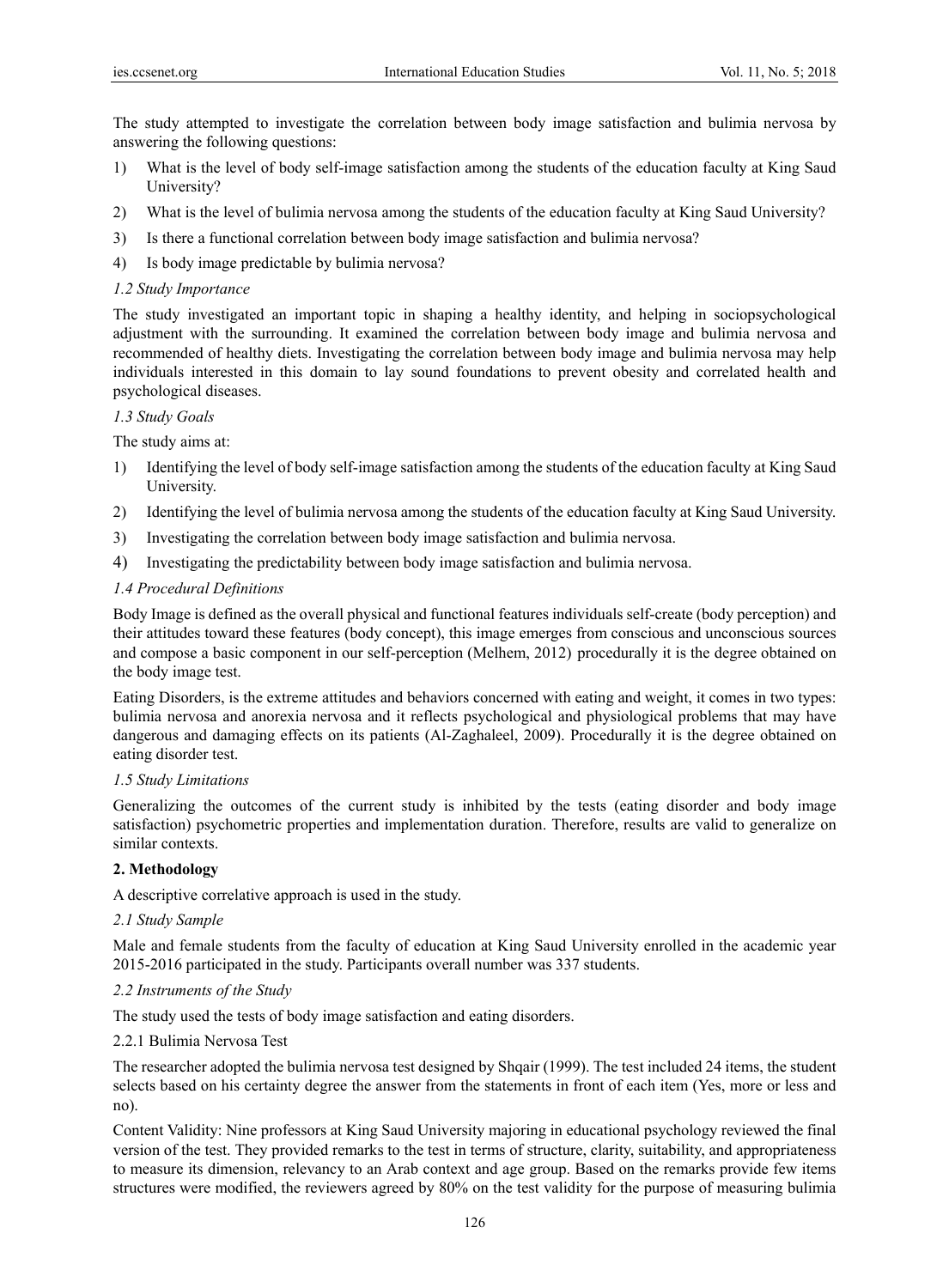nervosa among the selected sample.

Construct Validity: The test was implemented on a pilot sample of (26) students. Correlation coefficients of each item were computed with the overall test the scores range between (0.39-0.87) as illustrated in Table 1.

| Item No. | Correlation coefficient | Item No. | Correlation coefficient | Item No. | Correlation coefficient |
|----------|-------------------------|----------|-------------------------|----------|-------------------------|
|          | $.66**$                 | 9        | 39**                    | 17       | $.39**$                 |
|          | $.65**$                 | 10       | $.60**$                 | 18       | $.67**$                 |
|          | $.63**$                 | 11       | $.62**$                 | 19       | $.62**$                 |
| 4        | $.72**$                 | 12       | .49**                   | 20       | .49**                   |
|          | .59**                   | 13       | $.61**$                 | 21       | $.65**$                 |
| 6        | $.55**$                 | 14       | $.61**$                 | 22       | $.62**$                 |
|          | $.85**$                 | 15       | $.81**$                 | 23       | $.80**$                 |
| 8        | $.58**$                 | 16       | $.85**$                 | 24       | $.39**$                 |

Table 1 illustrated that all the correlation coefficient scores were acceptable and functional; therefore, the researcher excluded none of the items.

Test Reliability: To establish the reliability of bulimia nervosa test it was implemented on a pilot sample of 26 students, data collected were analyzed using the Cronbach Alpha equation, the result obtained was (0.85) was considered appropriate for the study. A pilot sample completed the test twice with an interval of two weeks to verify the bulimia nervosa test retest reliability. The estimates of the two tests obtained were computed by implementing Pearson correlation and it scored (0.87) degrees.

#### 2.2.2 Test Correction Procedure

The test included 24 items, students were instructed to select from 1-3 on a 3-point Likert scale (yes, more or less, no) the answer based on the degree of their certainty about the item. The yes answer took three points; more or less got two points and no took one point.

Body Image Test. The researcher adopted the test Arabized by Dosoqi (2006) in the current study, it included 18 items, students select based on their certainty about the item one of six alternatives.

Body Image Test Validity: Body Image Test Content Validity. Nine professors at King Saud University majoring in educational psychology insured the test validity. They provided remarks to the test items in terms of structure, clarity, suitability, and appropriateness to measure its dimension, relevancy to an Arab context and suitability to the age group. Based on the remarks provide few items structures was modified, the reviewers agreed by 82% on the test validity for the purpose of measuring bulimia nervosa among the selected sample.

Body Image Test Construct Validity: The test was implemented on a pilot sample of 26 students. Correlation coefficients of each item were computed with the overall test the scores range between 0.43 and 0.81 as illustrated in Table 2.

| Item No. | Correlation coefficient | Item No. | Correlation coefficient |
|----------|-------------------------|----------|-------------------------|
| 1        | $.62**$                 | 10       | $.43**$                 |
| 2        | $.55**$                 | 11       | $.63**$                 |
| 3        | $.63**$                 | 12       | $.62**$                 |
| 4        | $.72**$                 | 13       | $.47**$                 |
| 5        | $.54**$                 | 14       | $.61**$                 |
| 6        | $.57**$                 | 15       | $.61**$                 |
| 7        | $.85**$                 | 16       | $.81**$                 |
| 8        | $.58**$                 | 17       | $.80**$                 |
| 9        | $.80**$                 | 18       | $.49**$                 |

Table 2. Correlation coefficients between the items and the overall degree of the body image test

Table 2 illustrated that all the correlation coefficient scores were acceptable and functional; therefore, the researcher excluded none of the items.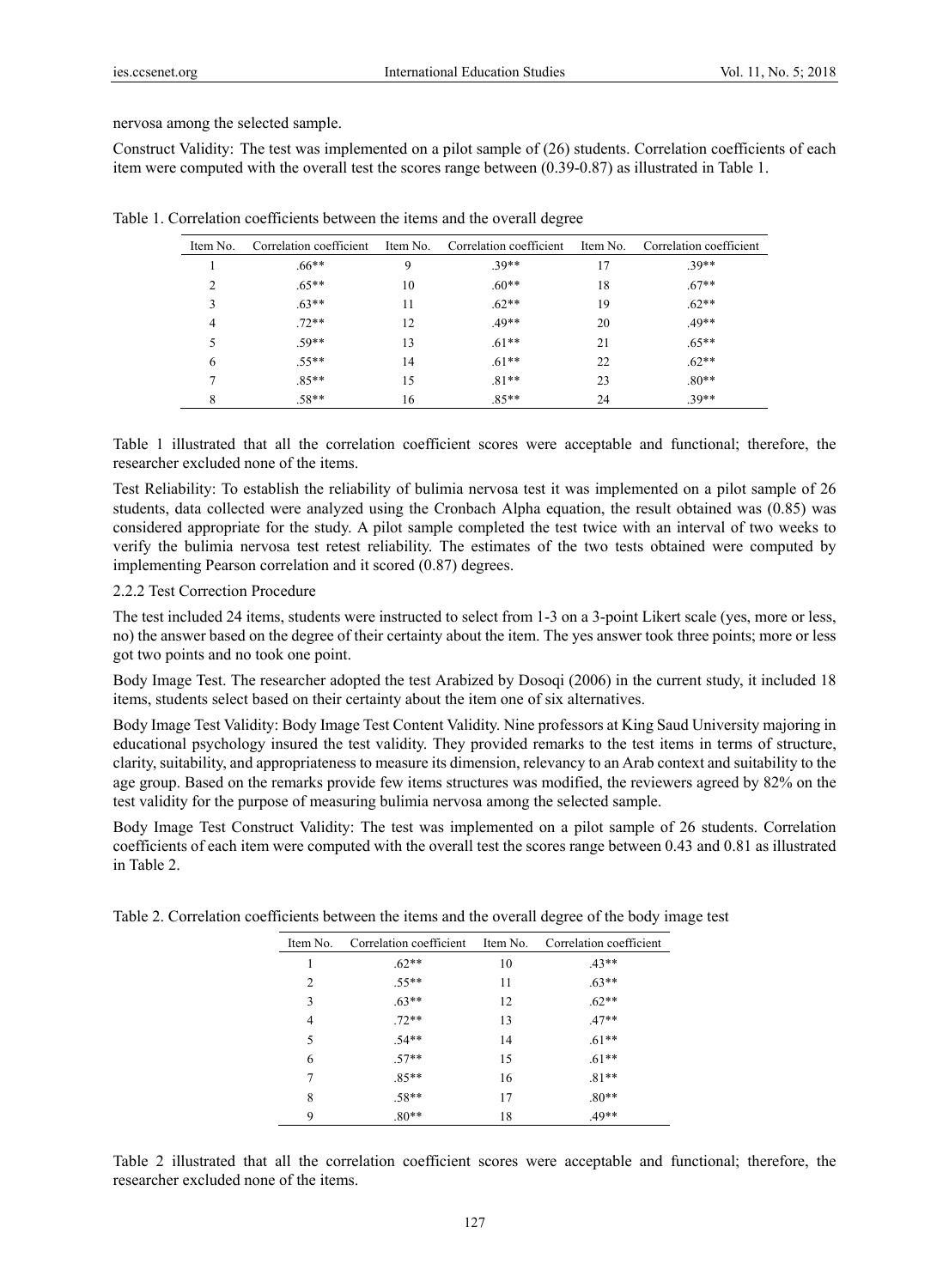Test Reliability: to establish the reliability of body image test it was implemented on a pilot sample of 26 students, data collected were analyzed using the Cronbach Alpha equation, the result obtained was (0.81) was considered appropriate for the study. The researcher subjected the pilot sample to the bulimia nervosa test twice with an interval of two weeks to verify its reliability. The estimates of the two tests obtained were computed by implementing Pearson correlation and it scored (0.86) degrees.

Test Correction Procedure: The test included 18 items, students were instructed to select from answers on a 5-point Likert scale based on their agreement from: (1) Strongly disagree; (2) Disagree; (3) Neither agree nor disagree; (4) Agree; (5) Strongly agree.

The points were categorized as follows: very low  $(1 - \text{less than } 1.80)$ ; low  $(1.81 - 2.60)$ ; average  $(2.61 - 3.40)$ ; high (3.41-4.20) and very high (4.21-5)

## *2.3 Study Procedure*

Validity and reliability of bulimia nervosa test and body image test were established. The researcher obtained the total number of the students enrolled in King Saud University for the academic year 2015-2016 from the lists of students at the registration deanship. The total number represented the population of the study; the sample selection was in random. The students received the tests papers tests and instructions to select items answers. Data collection and analyses lasted for three weeks.

## *2.4 Study Variables*

The study included the variables of body image satisfaction and bulimia nervosa and gender.

#### *2.5 Data Analysis*

Data was analyzed by computing means, standard deviations, Pearson and regression analyses of the two tests.

#### **3. Results and Discussion**

The study attempted to investigate the correlation between body image satisfaction and bulimia nervosa by answering its questions.

To answer the first question of "What is the level of body self-image satisfaction among the students of the education faculty at King Saud University?" the researcher computed means and standard deviations of King Saud University student's body image satisfaction as Table 3 illustrates.

Table 3. Means and standard deviations of the students body image satisfaction

| Items          | M.   | SD.   |
|----------------|------|-------|
| 1              | 3.45 | 1.172 |
| $\overline{2}$ | 3.95 | .706  |
| 3              | 3.80 | 1.206 |
| $\overline{4}$ | 2.29 | 1.191 |
| 5              | 3.12 | 1.298 |
| 6              | 2.73 | 1.355 |
| $\overline{7}$ | 3.03 | 1.380 |
| 8              | 3.18 | 1.002 |
| 9              | 3.47 | 1.190 |
| 10             | 2.09 | 1.137 |
| 11             | 2.59 | 1.225 |
| 12             | 2.18 | 1.156 |
| 13             | 2.44 | 1.230 |
| 14             | 2.24 | 1.215 |
| 15             | 3.38 | 1.125 |
| 16             | 2.15 | 1.227 |
| 17             | 1.65 | .970  |
| 18             | 3.30 | 1.264 |
| Overall        | 3.66 | .521  |

As observed in Table 3 means of the students responses scores on the body image satisfaction was 1.65-3.95, the overall mean score was 3.66, this result refers to a positive body image.

Appearance of the individual is an important factor in relationships and life in general, the body image is important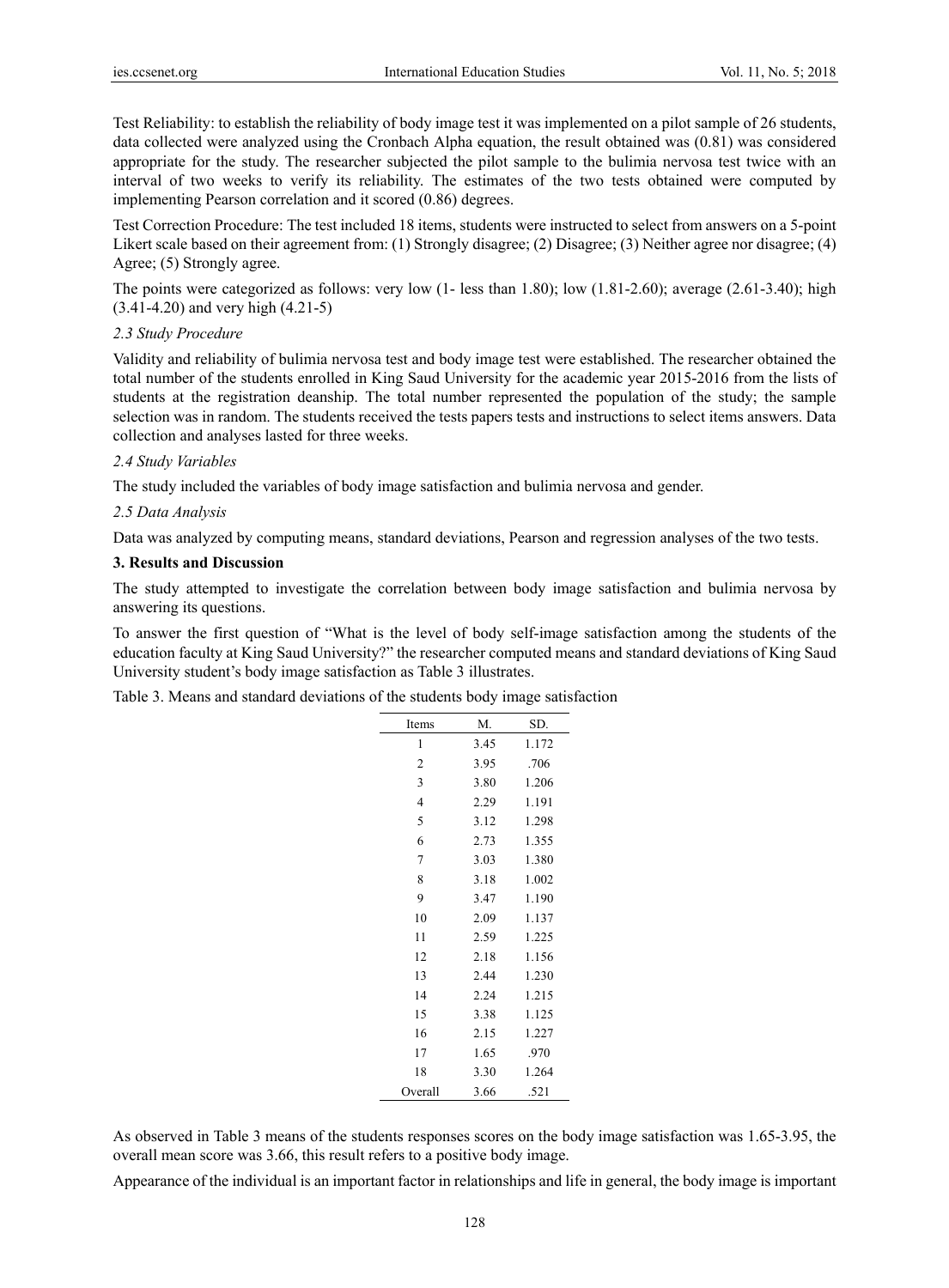in psychological and physical development, it has a symbolic importance as well. Anxiety correlated with the body image; it plays a vital role in professional decision-making, self-efficacy, and determination. Negative body image correlates with anxiety, disgust, despair, anger, and shyness.

The appearance of the individual importance supposes an important correlation between the psychological state and body image evaluations, positive recognition of the body image helps to think the self is attractive, which is important for personality maturity and development. Positive body image believers have positive body images.

To answer the second question of "What is the level of bulimia nervosa among the students of the education faculty at King Saud University?" means and standard deviations were computed as Table 4 illustrated.

Table 4. means and standard deviations of the bulimia nervosa test

| Items          | M.   | SD.   |
|----------------|------|-------|
| 1              | 2.48 | 1.190 |
| $\overline{c}$ | 3.28 | 1.535 |
| 3              | 3.13 | 1.389 |
| $\overline{4}$ | 2.40 | 1.174 |
| 5              | 2.69 | 1.337 |
| 6              | 2.43 | 1.153 |
| 7              | 2.99 | 1.274 |
| 8              | 2.65 | 1.287 |
| 9              | 2.83 | 1.223 |
| 10             | 2.55 | 1.284 |
| 11             | 2.21 | 1.101 |
| 12             | 2.64 | 1.201 |
| 13             | 1.68 | 1.020 |
| 14             | 2.79 | 1.428 |
| 15             | 2.25 | 1.148 |
| 16             | 2.70 | 1.188 |
| 17             | 2.67 | 1.271 |
| 18             | 1.64 | .958  |
| 19             | 1.54 | .918  |
| 20             | 1.84 | 1.127 |
| 21             | 1.53 | .895  |
| 22             | 2.79 | 1.378 |
| 23             | 2.42 | 1.303 |
| 24             | 2.96 | 1.494 |
| Overall        | 3.42 | .838  |

As observed in Table 4 means of the students responses scores on the bulimia nervosa test was 1.53-3.28, the overall mean score was 3.42.

Adolescents and youth eating disorders percentage scores up to 8.22%. Eating disorders can be characterized by starving and self-controlled eating until the state of appetite loss is reaches or by eating too much. Eating disorders spread in most societies nowadays as a result many diseases in different forms such as psychological, physical, or psychophysical diseases emerged. The high percentage of eating disorders among the participants of the study may be attributed to the fear of severe obesity and strive to be thin. (Al-Abadsah, 2013)

To answer the third question of "Is there a functional correlation between body image satisfaction and bulimia nervosa?" the researcher used Pearson correlation coefficient to compute the correlation between body image satisfaction and bulimia nervosa. The correlation was functional at 0.000 and it scored 0.648.

Both the disorders of bulimia nervosa and anorexia nervosa lead to physical and psychological effects; have serious consequences on the individual physical and psychological health such as increased anxiety, withdrawal, feelings of social isolation and depression. Body image dissatisfaction decreases self-esteem, leads to weakness in the ability to control motivation and needs, tension, emotional imbalance, obsessive-compulsive disorders, concerns about over weight and family relations decrease (Al-Kafaee, 2013). It is observed that both bulimia nervosa and body image new topics that have emerged by social and cultural developments. The prevailing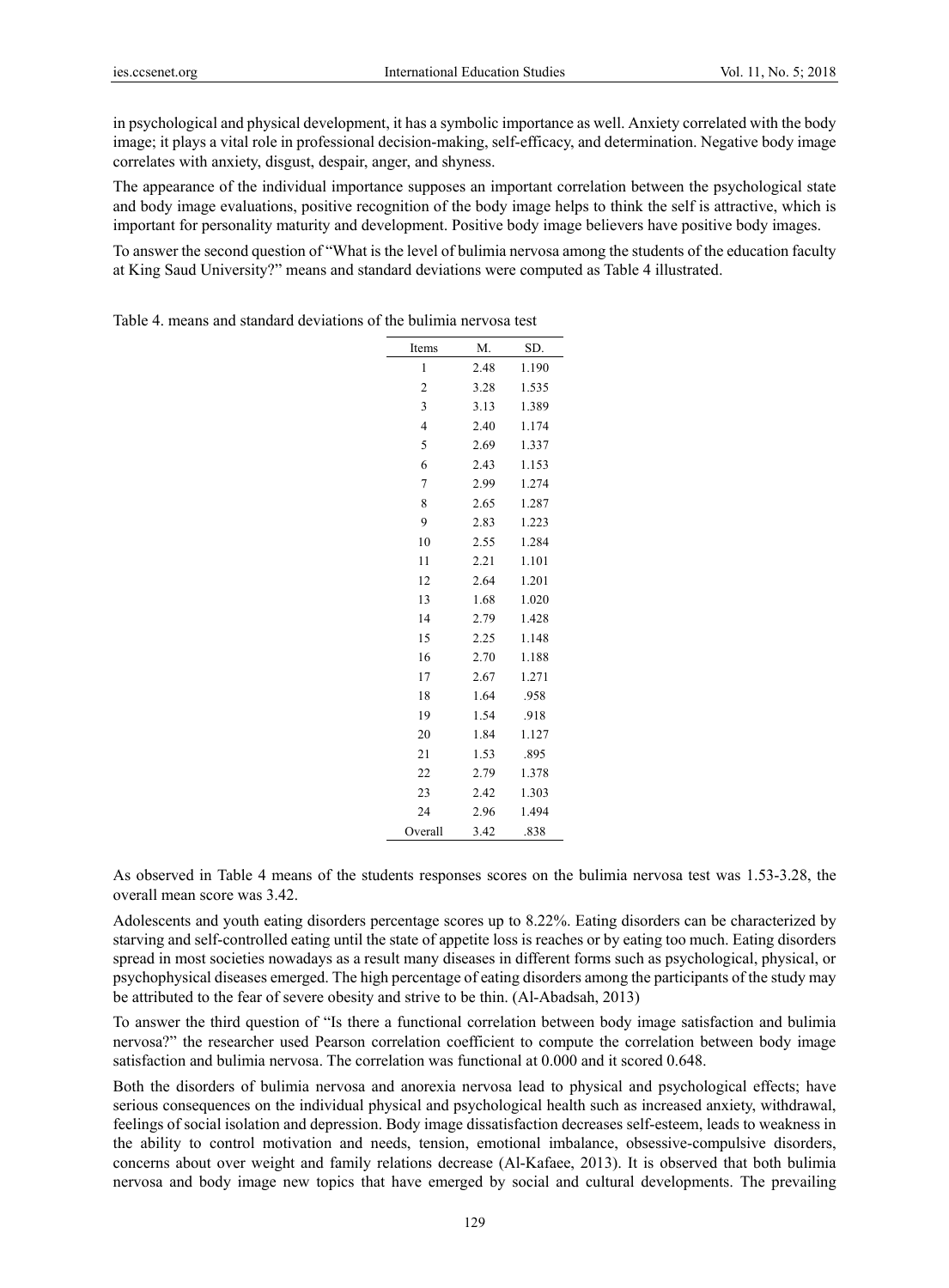cultural values play a prominent role in the society attention toward body image; societies differ in their standards about body image (Al-Nabulsi, 2003).

Previous research proved that females exaggerate in their body image evaluations, they see themselves more fat than they actually are and try to reduce their weight to reach the ideal image, to be able to feel self-achievement especially when thin is considered the current time culture and one of women beauty standards. (Ahmad, 2013)

Modern societies concern about food issues is increasing and at the same time the obesity ratios are increasing and the issue is attracting individuals, families, institutions, physicians, psychologists and sociologists attention. In ancient times, obesity was a beauty sign, good health, happiness, and economic wellbeing sign, but it turned to be an indicator of lack of health education among individuals, families, or communities (Izgic, Akyus, Dogan, & Kugu, 2004).

The opposite of health concern, more restaurants are opening every day, TV cooking shows are attracting more people to buy and try, especially among adolescents, and in the same time gaining weight among adolescents body builders is also spreading, they start eating too much until they couldn't stop, this leads to overweight. Insurance companies started thinking of solutions for the problem because overweight and obesity leads to sudden deaths, this will make these companies suffer from heavy loss. Mal eating behavior motivated those who were concerned with good health to care for diet programs.

Clinical descriptions of bulimia nervosa go back to hundreds of years. It appeared for the first time in the Diagnostic and Statistical Manual of Mental Disorders, Fifth Edition published by the American psychiatric association in 1980 as a disorder type that start in childhood and adolescence. In the fourth edition published, bulimia nervosa took an independent category from psychological disorders (Rodin, 1993).

To answer the final question of the study "Is body image predictable by bulimia nervosa?" the results obtained were computed by using linear regression the result was (R2= 0.42), **F** value was functional at (0.000) and it scored (213.95). The result confirmed that bulimia nervosa has an effect on the body image; the following predictable formula illustrates this.

#### Body image=-5.84+1.27\*bulimia nervosa

Obesity among female adolescents is a source of fear. Adolescent's attempts to lose weight associated with depressive symptoms such as anxiety and obsession of recognizing the overweight effect or the self-image that influence self-evaluation or thought evaluation because of the seriousness of body weight.

Scholars have noticed two groups of anorexia nervosa patients, the first group loses weight by reducing eating they compose 60% of the anorexia nervosa patients, the second group eats too much then purges to prevent the body from absorbing food by purging, taking laxatives and diuretics. The main characteristic that distinguishes anorexia nervosa is fear of weight gain that does not appear in other disorders (Dakhil, 2007).

## **4. Recommendations**

Based on the results of this study the researcher calls for designing treatment programs to improve the body image of those who are not satisfied with their body image. Scholars should conduct further studies on different samples and age groups; therefore, it is necessary to qualify psychological advisors to be able to help eating disorder patients.

## **References**

- Ahmad, N. F. (2013). Body image as a determinant of some psychological construction dimensions among children with obesity. *The journal psychological studies in Arabic*, *12*(1), 182-222.
- Al-Abadsah, A. A. A. (2013). Body image satisfaction and its relationship with depression among Palestinian female adolescents in Gaza strip. *Islamic University Journal for Educational and Psychological Studies*, *12*(3), 867-888
- Al-Kafaee, H. (2013). *Body and its relationship with social acceptance* (Unpublished master's thesis). Qadisiya University, Iraq.
- Al-Kafafi, A., & Al-Nayal, M. (1995). *Body image and some personality variables among a group of female adolescents: a developmental correlative cross-cultural study*. Alexandria: Dar\_almarefa.
- Al-Nabulsi, M. A. (2003). Obesity the causes and treatment. *The journal of psychological education*, *7*(5), 33-45.
- Al-Omar, B. O., & Al-Dghaim, M. D. (2007). The structural model of emotional sign of the psychological stress. *Educational Journal*, *82*(5), 144-167.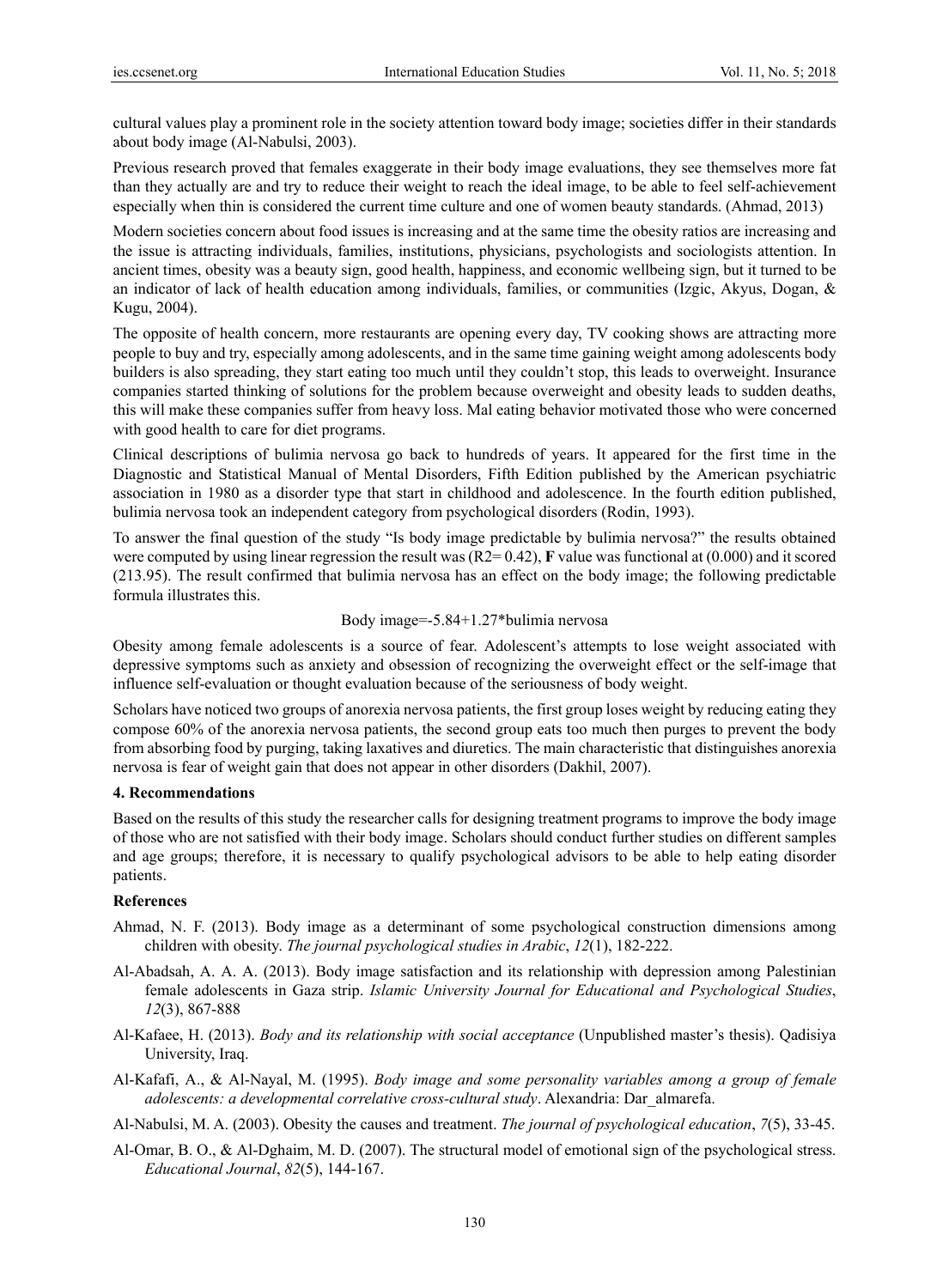- Al-Shoqran, H. (2009). *Body image and its relationship with eating disorders and self-esteem among a sample of female adolescents in Ramtha* (Unpublished master's thesis). Yarmouk University. Jordan.
- Al-Zaghaleel, A. S. (2009). Eating disorders among the university students and the differences in it according to some demographical variables. *Journal of Educational and Psychological Sciences*, *10*(1), 90-123.
- As-Sa'edi E., Sheerah, S., Al-Ayoubi, R., Al-Jehani, A., Tajaddin, W., & Habeeb, H. (2013). Body image dissatisfaction: prevalence and relation to body mass index among female medical students in Taibah University, *J. Taibah Univ Med Sci.*, *3*(8), 126-33.
- As-Sa'edi, E., Sheerah, S., Al-Ayoubi, R., Tajaddin, W., & Habeeb, H. (2013). Body image dissatisfaction: prevalence and relation to body mass index among female medical students in Taibah University, 2011. *Journal of Taibah University Medical Sciences*, *8*(2), 126-133. https://doi.org/10.1016/j.jtumed.2013.05.001
- Dakhil, M. S. (2007). *Body image and its relation with anorexia nervosa and bulimia nervosa among female students at King Saud University* (Unpublished master's thesis). King Saud University. KSA
- Dosoqi, M. M. (2006). *Body image disorders: Causes, diagnosis, prevention and treatment*. Cairo: Anglo-Egyptian Library.
- Franko, D. L., Tabri, N., Keshaviah, A., Murray, H. B., Herzog, D. B., Thomas, J. J., ... & Eddy, K. T. (2018). Predictors of long-term recovery in anorexia nervosa and bulimia nervosa: Data from a 22-year longitudinal study. *Journal of Psychiatric Research*, *96*, 183-188. https://doi.org/10.1016/j.jpsychires.2017.10.008
- Izgiç, F., Akyüz, G., Doğan, O., & Kuğu, N. (2004). Social phobia among university students and its relation to self-esteem and body image. *The Canadian Journal of Psychiatry*, *49*(9), 630-634. https://doi.org/10.1177/070674370404900910
- Jaber, J. A. H., & Al-Kafafi, A. (1999). *Dictionary of Psychology and Psychiatry* (Vol. 2). Arab Renaissance, Egypt.
- Knott, S., Woodward, D., Hoefkens, A., & Limbert, C. (2015). Cognitive behaviour therapy for bulimia nervosa and eating disorders not otherwise specified: translation from randomized controlled trial to a clinical setting. *Behavioural and cognitive psychotherapy*, *43*(6), 641-654. https://doi.org/10.1017/S1352465814000393
- Koff, E., Rierdan, J., & Stubbs, M. L. (1990). Gender, body image, and self-concept in early adolescence. *The Journal of Early Adolescence*, *10*(1), 56-68. https://doi.org/10.1177/0272431690101004
- Masha'el, T. (2010). *Women body image and it relationship with depression, social anxiety and self-esteem: A diagnostic study on a sample in Latakia* (Unpublished Doctoral thesis). Latakia University. Syria.
- Melhem, S. M. (2012). The effect of eating disorders, social anxiety, obsessive compulsive disorder and self-esteem in body image satisfaction among o group of adolescents in Jordan. *Journal of Banha Faculty of Education*, *90*, 112-138.
- Mölbert, S. C., Klein, L., Thaler, A., Mohler, B. J., Brozzo, C., Martus, P., ... & Giel, K. E. (2017). Depictive and metric body size estimation in anorexia nervosa and bulimia nervosa: A systematic review and meta-analysis. Clinical *Psychology Review*, *57*, 21-31. https://doi.org/10.1016/j.cpr.2017.08.005
- Othman, F. S. (2001). *Anxiety and psychological stress management*. Arab Thought House, Cairo.
- Poulsen, S., Lunn, S., Daniel, S. I., Folke, S., Mathiesen, B. B., Katznelson, H., & Fairburn, C. G. (2014). A randomized controlled trial of psychoanalytic psychotherapy or cognitive-behavioral therapy for bulimia nervosa. *American Journal of Psychiatry*, *171*(1), 109-116. https://doi.org/10.1176/appi.ajp.2013.12121511
- Rodin, J. (1993). Cultural and psychosocial determinants of weight concerns. *Annals of internal medicine*, *119*(7\_Part\_2), 643-645. https://doi.org/10.7326/0003-4819-119-7\_Part\_2-199310011-00003
- Shqair, Z. (1999). The effectiveness of cognitive behavioral therapy in treating bulimia nervosa among the university female students. *Psychological Studies*, *9*(4), 515-557.
- Smink, F. R., van Hoeken, D., Donker, G. A., Susser, E. S., Oldehinkel, A. J., & Hoek, H. W. (2016). Three decades of eating disorders in Dutch primary care: decreasing incidence of bulimia nervosa but not of anorexia nervosa. *Psychological medicine*, *46*(6), 1189-1196. https://doi.org/10.1017/S003329171500272X
- Straeter, S. V. (2003). *Body image and acculturation status, eating disorder symptomatology, psychopathology and self-esteem in Latina college students*.
- Trautmann, J., Worthy, S. L., & Lokken, K. L. (2007). Body dissatisfaction, bulimic symptoms, and clothing